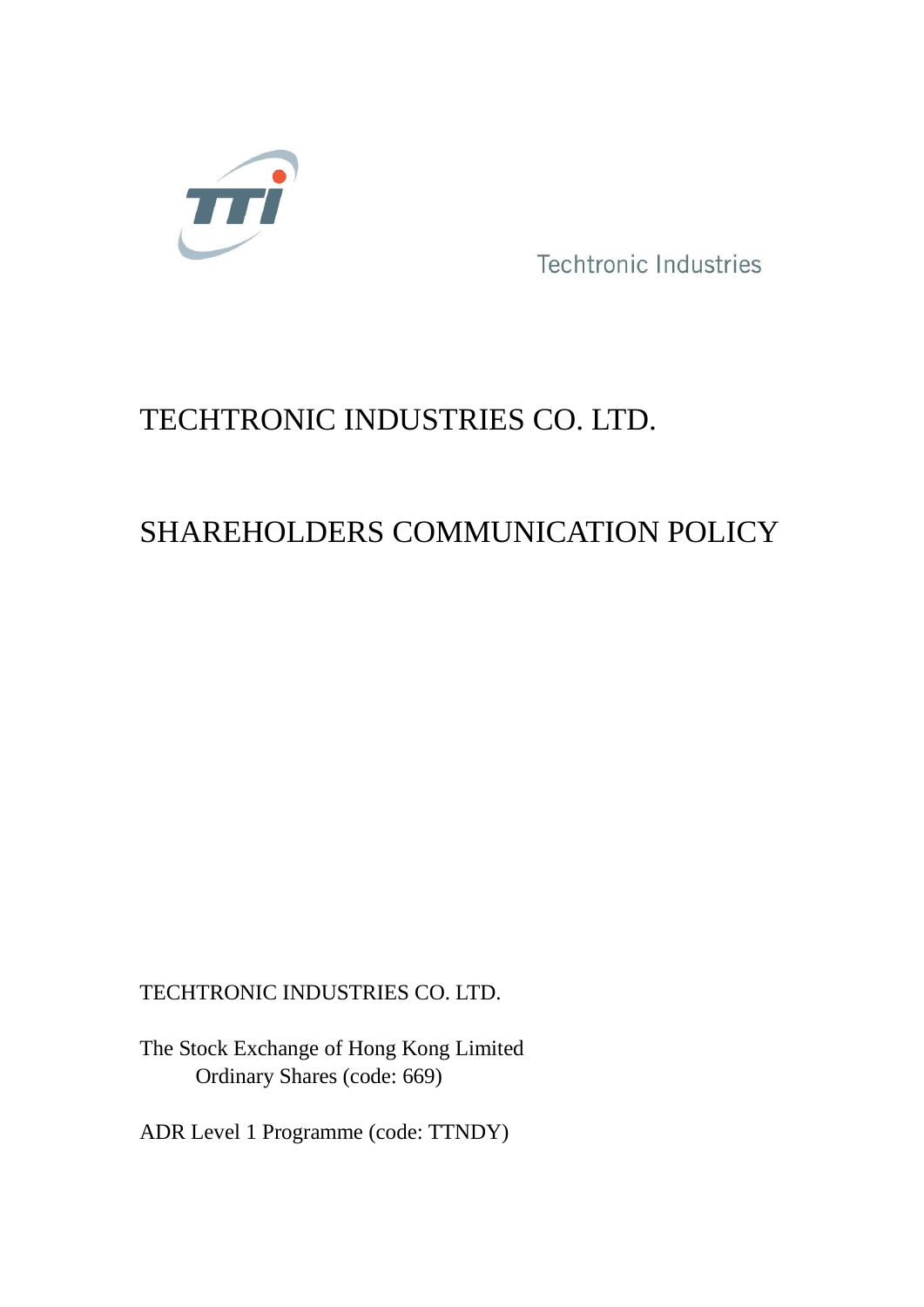# **Techtronic Industries Co. Ltd. (the "Company") Shareholders Communication Policy**

# **Objectives**

The Shareholders Communication Policy (the "Policy") has been designed to ensure that the Company's shareholders, both individual and institutional (collectively, "Shareholders"), as well as the investment community, are provided with timely and understandable information about the Company in order to enable Shareholders to exercise their rights in an informed manner, and to allow Shareholders and the investment community to engage actively with the Company.

For the purpose of this Policy, references to the investment community is intended to include the Company's potential investors as well as analysts reporting and analyzing the Company's performance.

# **General Policy**

The board of directors of the Company (the "Board") shall maintain an on-going dialogue with Shareholders and the investment community as a whole.

Information shall be communicated to Shareholders mainly through the Company's financial reports (interim and annual reports), annual general meetings and other general meetings that may be convened, as well as by making available all the disclosures submitted to The Stock Exchange of Hong Kong Limited ("SEHK") and its corporate communications and other corporate publications on the website of the Company [\(www.ttigroup.com\)](http://www.ttigroup.com/).

The Board shall ensure effective and timely information to be communicated to the Shareholders. The Board shall review the Policy to ensure its effectiveness on a regular basis. Any questions regarding the Policy shall be directed to the Executive Directors or the Company Secretary.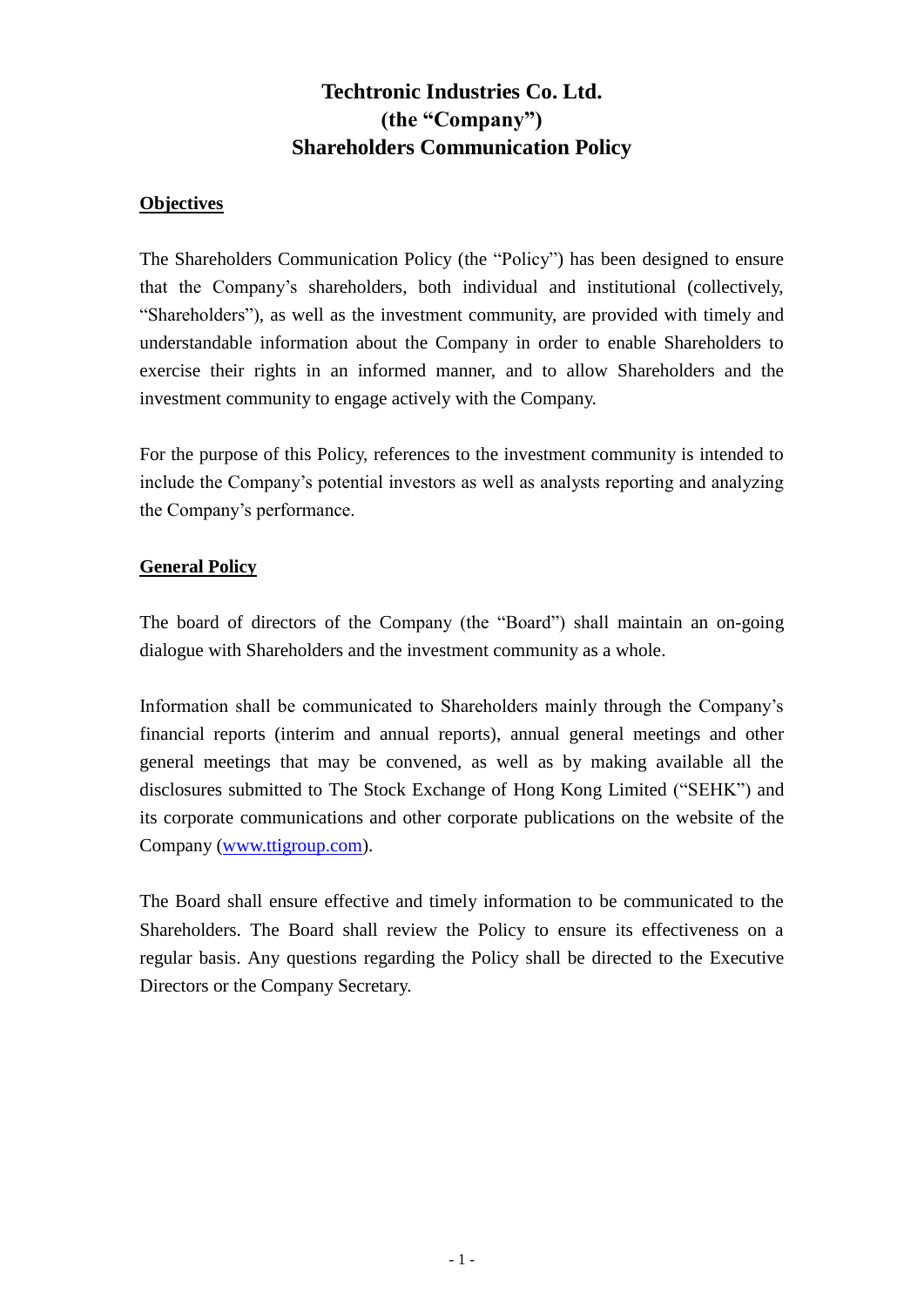# **Company Website**

- A dedicated investor relations section is available on the Company's website. Shareholders are provided with an easy access to the Company's corporate information via the Company's website which is updated on a timely and regular basis.
- Information released by the Company to SEHK, including financial statements, results announcements, circulars and notices of general meetings and associated explanatory documents etc, is posted on the Company's website immediately thereafter.
- All press releases issued by the Company will be made available on the Company's website.

# **Corporate Communication**

- Corporate information is provided to Shareholders to facilitate Shareholders' understanding of the Company's latest business development.
- In order to facilitate timely and effective communication with Shareholders, email alert registration service is available on the Company's website.

# **Shareholders' Meetings**

- Shareholders are encouraged to attend the general meetings, or to appoint proxies to attend and vote at meetings for and on their behalf if they are unable to attend the meetings.
- Shareholders are welcome to ask questions in general meetings. Board members, in particular, the chairmen of the Board committees or their delegates and external auditors will attend annual general meetings to answer Shareholders' questions.
- The process of the Company's general meeting is monitored and reviewed on a regular basis, and, if necessary, changes are made to ensure the Shareholders' needs are best served.